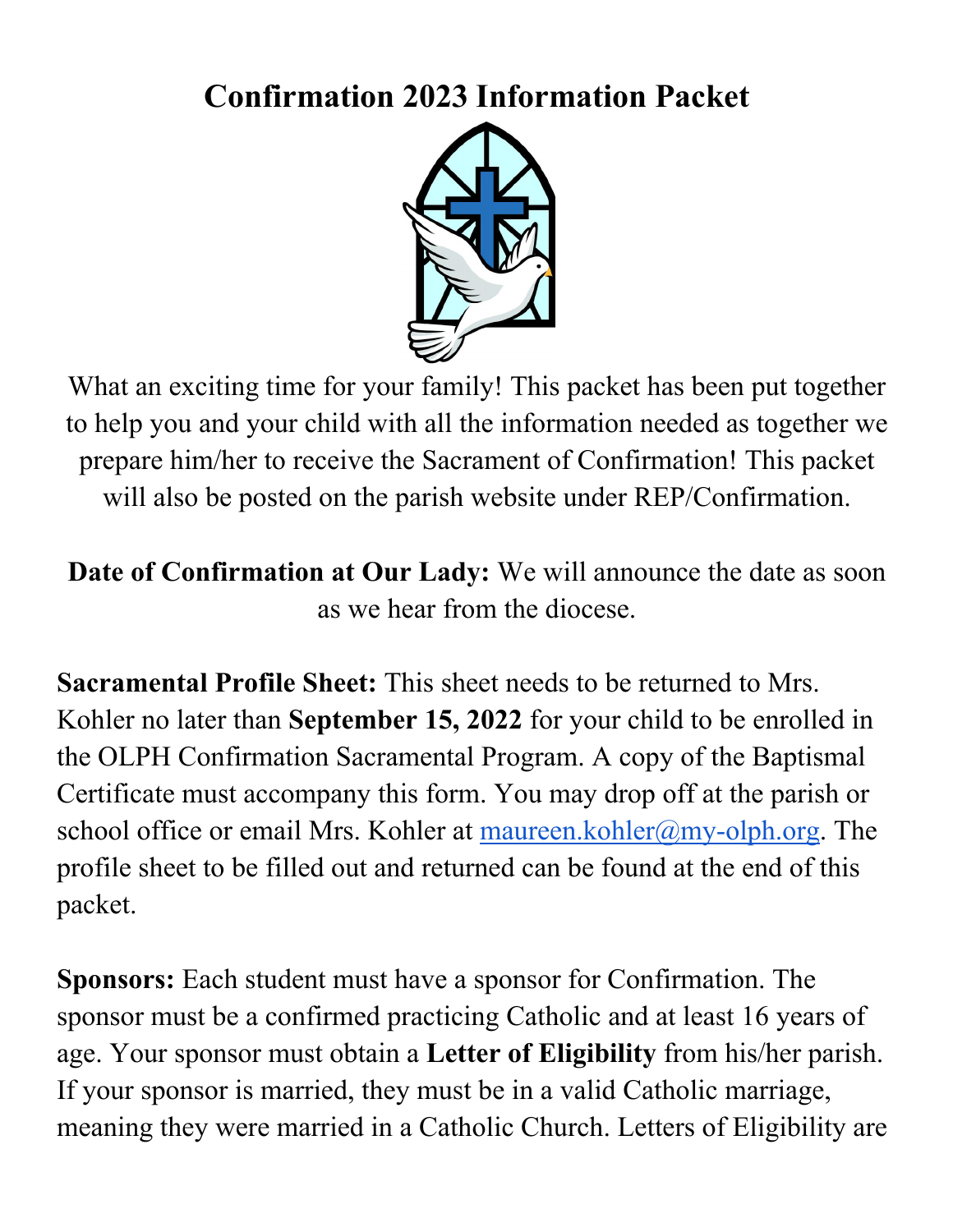needed even if the person is a member of OLPH Parish. A parent may not act as a sponsor. If the person you choose is unable to be at the Confirmation Liturgy, a parent may act as a proxy. The actual sponsor will still need a Letter of Eligibility. Please return Letter of Eligibility to Mrs. Kohler by **November 15th, 2022.**

**Saint Report:** Confirmation names are a special part of the Confirmation process for Roman Catholics. Before the ritual of being confirmed, those seeking Confirmation choose to take a saint's name with whom they identify. It can be your Baptismal name to reinforce the bond between Baptism and Confirmation. You may also choose a new name of a saint you look up to or a Biblical name. After Confirmation the confirmed can pray to the saint for guidance and protection. Each student will research their saint. You may either write a report that is at least two pages in length or answer questions as if you were interviewing your saint.

*Your research should explain who your saint is, and provide as much detail as you can about his/her life. Here are some questions that can help you:* 

- When and where was your saint born? Did s/he live in one place?
- What did s/he do for a living?
- What drew him or her to Jesus Christ?
- Did your saint become a priest or nun, or was he/she a layperson?
- Did your saint know other saints of the Catholic Church? Did they get along?

• What sort of obstacles did your saint have to overcome to attain holiness?

• Did your saint write any books? Has another saint written about your saint?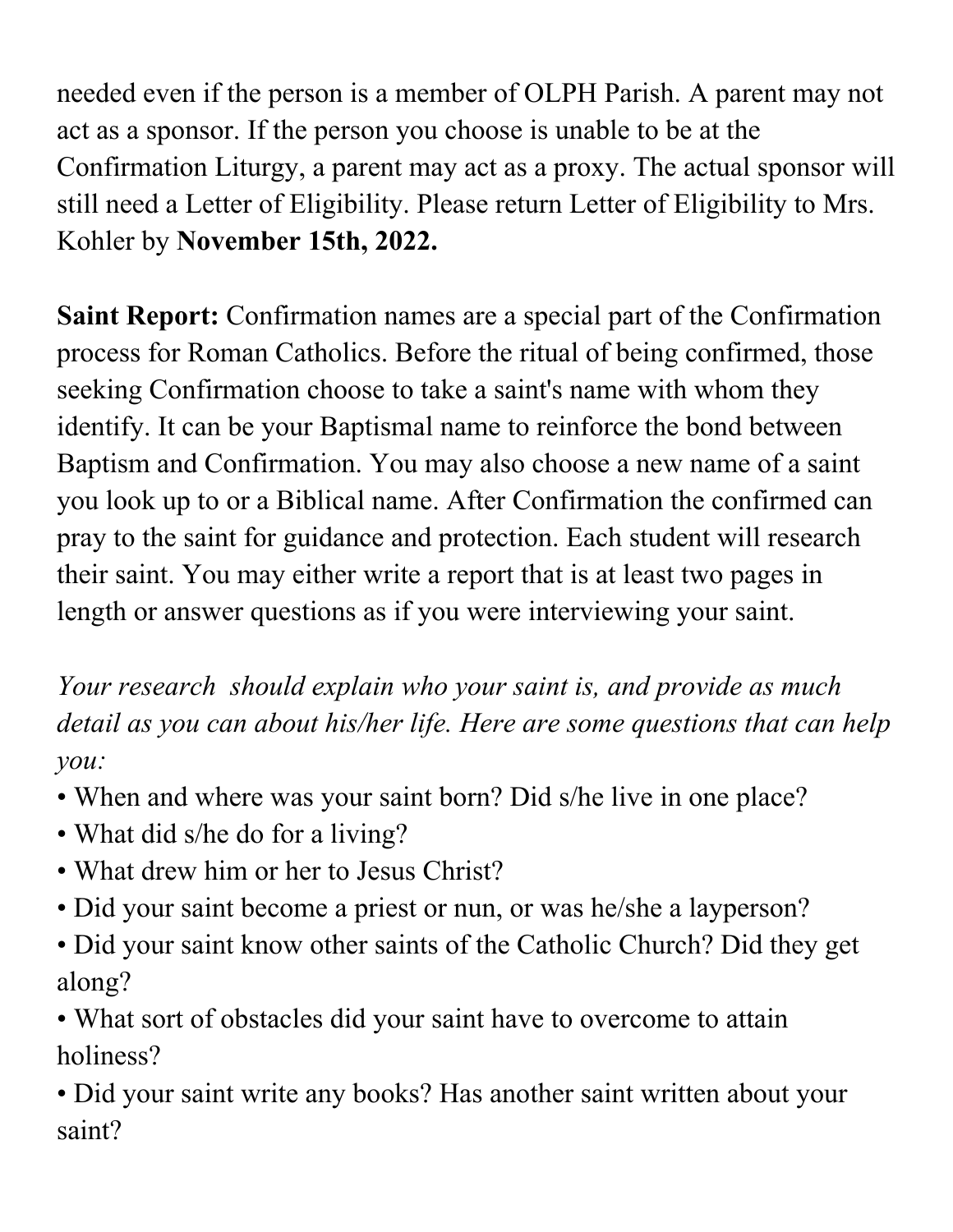- When and how did your saint die?
- On what date is your saint celebrated by the Church? Is there a reason why it is this date?
- On what date was your saint declared a saint by the Church?
- What is your saint the patron/patroness of?
- What miracles are attributed to your saint?
- What virtues or qualities does this saint have that you admire? Do you and your saint have any similarities?
- Are there other saints who were devoted to your patron saint? Is your saint the patron/patroness of something that matters to you?
- How can this saint help you live your life as a confirmed Catholic?

*Please use Times New Roman font, Size of script 12, and Spacing-1.5* 

*The final paragraph must read: My name is \_\_\_\_\_\_\_\_\_. I am a member of Our Lady of Perpetual Help Parish. I have picked \_\_\_\_\_\_\_\_\_\_\_ as a Saint I wish to choose for Confirmation. I chose this saint because \_\_\_\_\_\_\_\_\_. The name I wish to be called at Confirmation is \_\_\_\_\_\_\_\_\_\_.*

**Confirmation Retreat and Practice:** Once we receive the date of Confirmation we will then be able to schedule the retreat and practice on the same day. Usually it is held the Sunday before Confirmation

**Confirmation Dress Code:** All confirmation students will be wearing Confirmation robes over church clothes. **Order forms** and more information will be given at a later date.

**Boys:** White dress shirt and tie (any color) must be worn.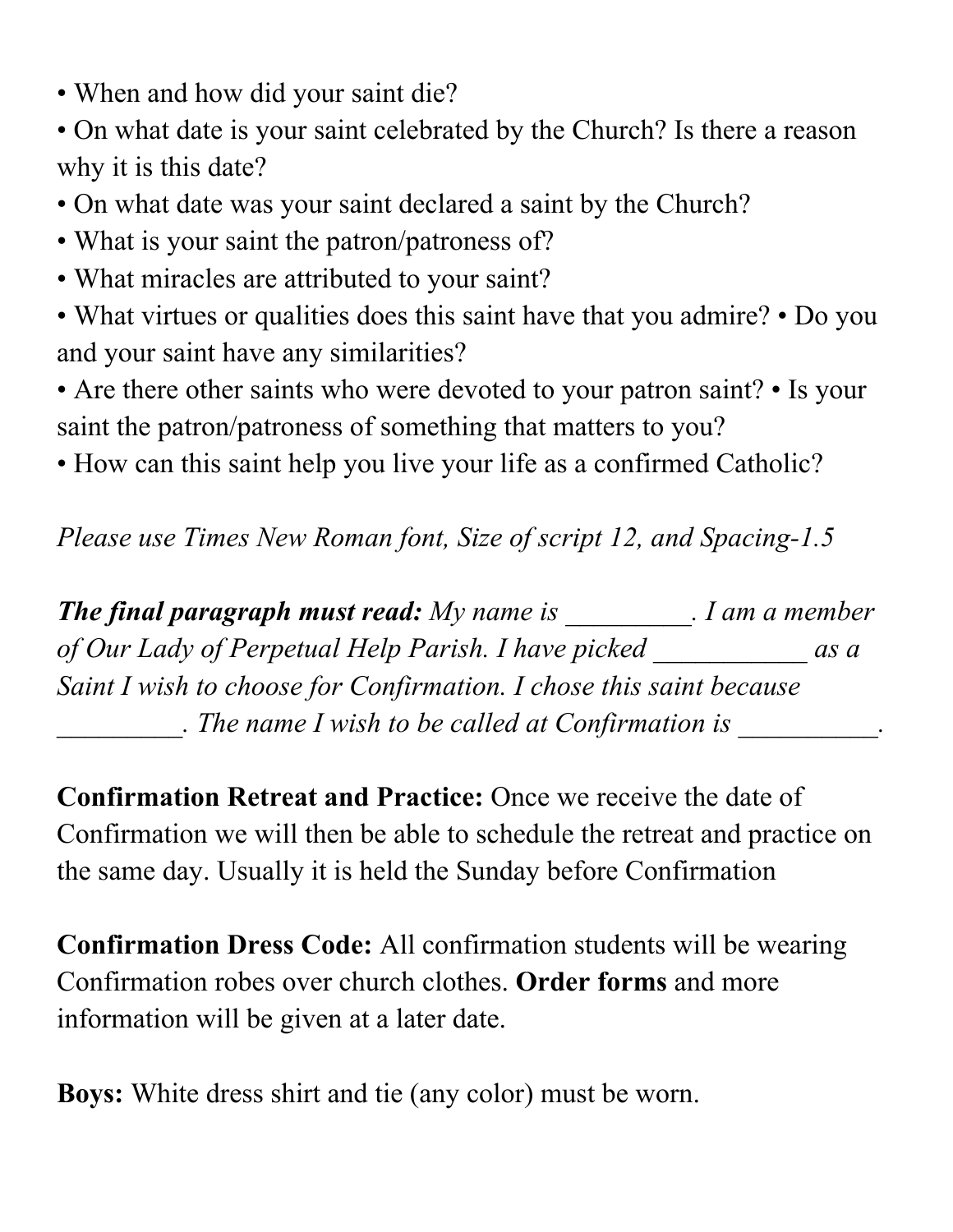Khaki or other solid color dress pants with dress shoes with Confirmation robes (No sneakers, jeans or cargo pants) Girls: Dresses or dress pants with dress shoes with Confirmation robe

**GiftFest:** Prayer Service honoring the Gifts of the Holy Spirit alive and working in our lives. For each gift, you will need to choose someone in your life who shows this gift to you by their words or actions. You will write 1-2 paragraphs about how this person has shared this gift with you.

Invite these 7 people to GiftFest. **Date: TBA**

**Wisdom:** To share in God's vision for the world

**Understanding:** Insight to see the truth and meaning of our faith as we serve others

**Right Judgment:** To make the best moral decisions in our life of faith

**Courage:** To bravely speak out in faith

**Knowledge:** To know God and ourselves as we join together in evangelization

**Reverence:** To be a person of prayer, thanking God and respecting all creation

**Wonder and Awe:** To be aware of God's presence everywhere in the world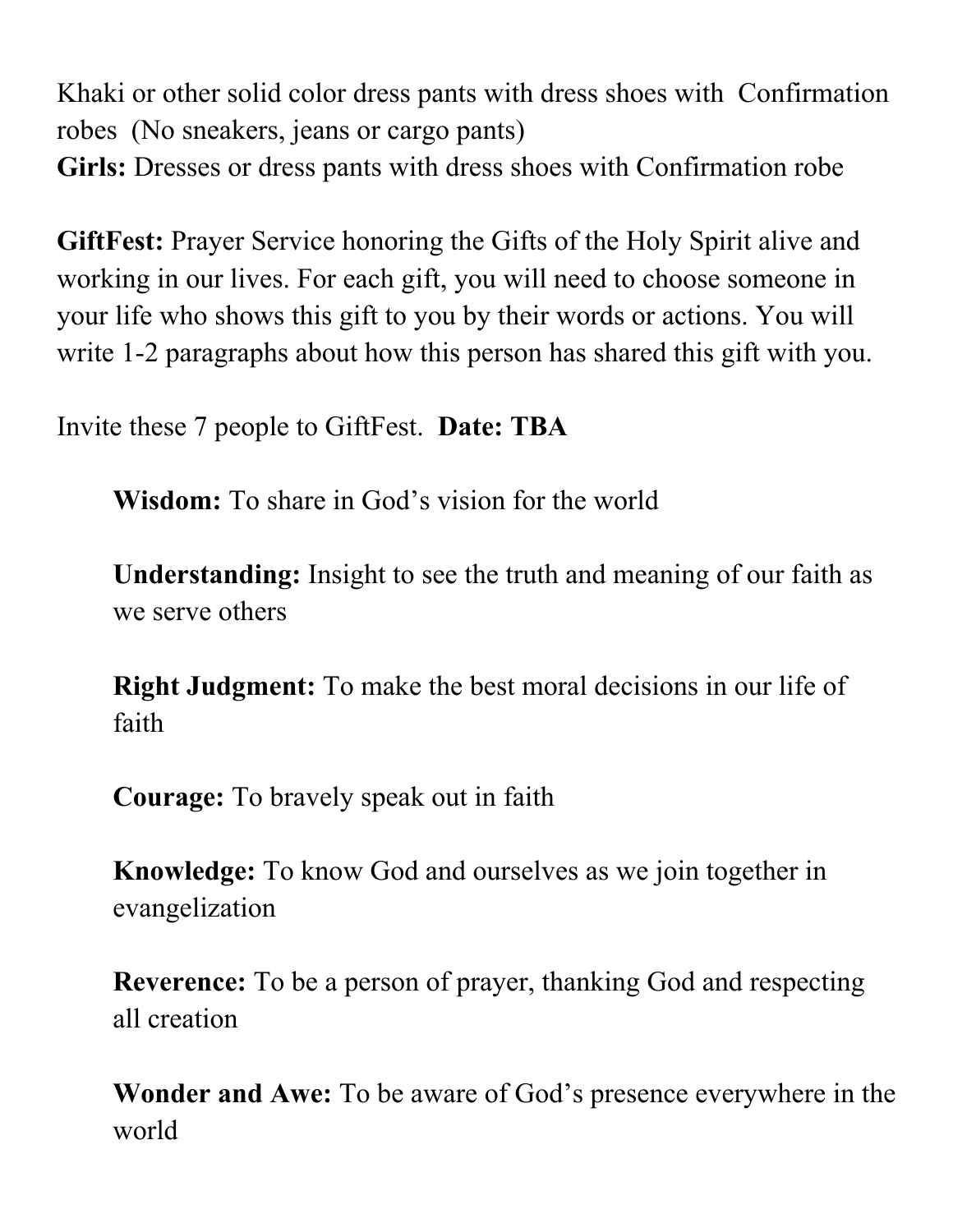Letter to the Bishop: Each student will be required to write a letter to Bishop Schlert requesting Confirmation. The Bishop's Letter is due to Mrs. Kohler by **Friday, January 30, 2023.** You may write your own typed letter or use the sample letter as a guide.

Dear Bishop Schlert, My name is **and I am writing to request that I be confirmed** on (date) at Our Lady of Perpetual Help Parish.

I have spent the last year preparing for this special day. I have picked a sponsor, spent time in service of others, learned more about the saints of our church and studied about the Sacrament of Confirmation and the Gifts of the Holy Spirit..

During my time of service I (Insert some things you did.) *Write what you learned from your experiences and what you enjoyed the most during your service to others.*

I have asked (sponsor's name) to be my sponsor for Confirmation. (State why you chose this person.)

I am looking forward to my Confirmation Day on at Our Lady of Perpetual Help. I believe that I am ready to be confirmed because

 $\frac{1}{2}$ 

Sincerely yours,

(Insert your name)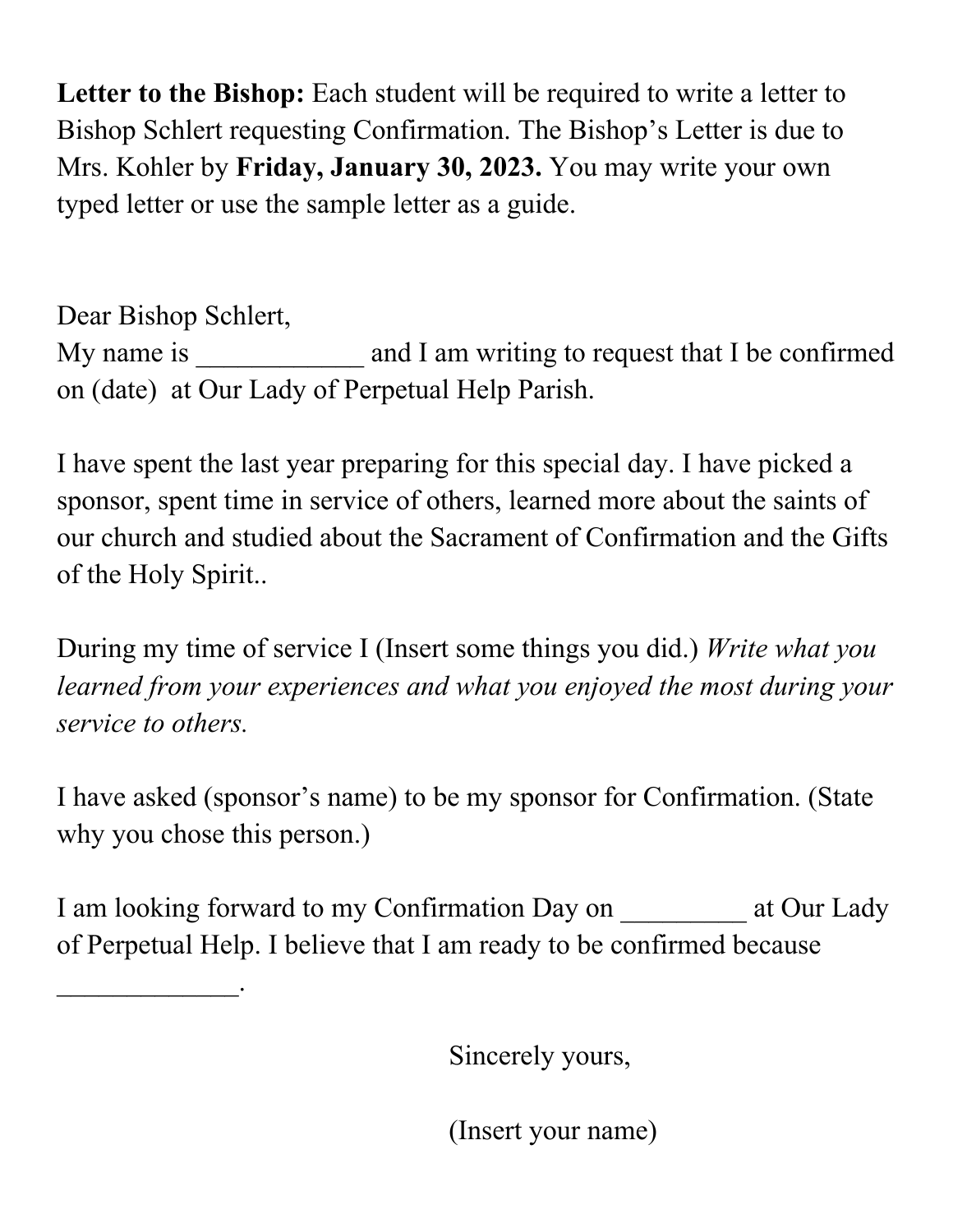**Spiritual Bouquet:** A spiritual bouquet is a group or bouquet of prayers said for the intention of a specific person or persons. In this case the prayers are for our Bishop, Bishop Schlert, the confirmandi and all those who helped you be ready for this special day. It is up to your child to decide how many prayers or masses he or she will do for their intentions. The form for the Spiritual Bouquet is due to Mrs. Kohler by **Friday, January 31, 2023.**

|                              | My Spiritual Bouquet of Prayers |  |  |
|------------------------------|---------------------------------|--|--|
| Student's Name:              |                                 |  |  |
| Please fill in with a number |                                 |  |  |
| Our Father                   | Rosaries                        |  |  |
| Hail Mary                    | <b>Masses</b>                   |  |  |
| Glory Be                     |                                 |  |  |

#### **Questions for Confirmation from the Bishop's Office**

There are nine questions to memorize. The questions are to be memorized word for word as they are written. Students will be given the questions and answers during Religion classes in September. Testing information will also be shared at that time.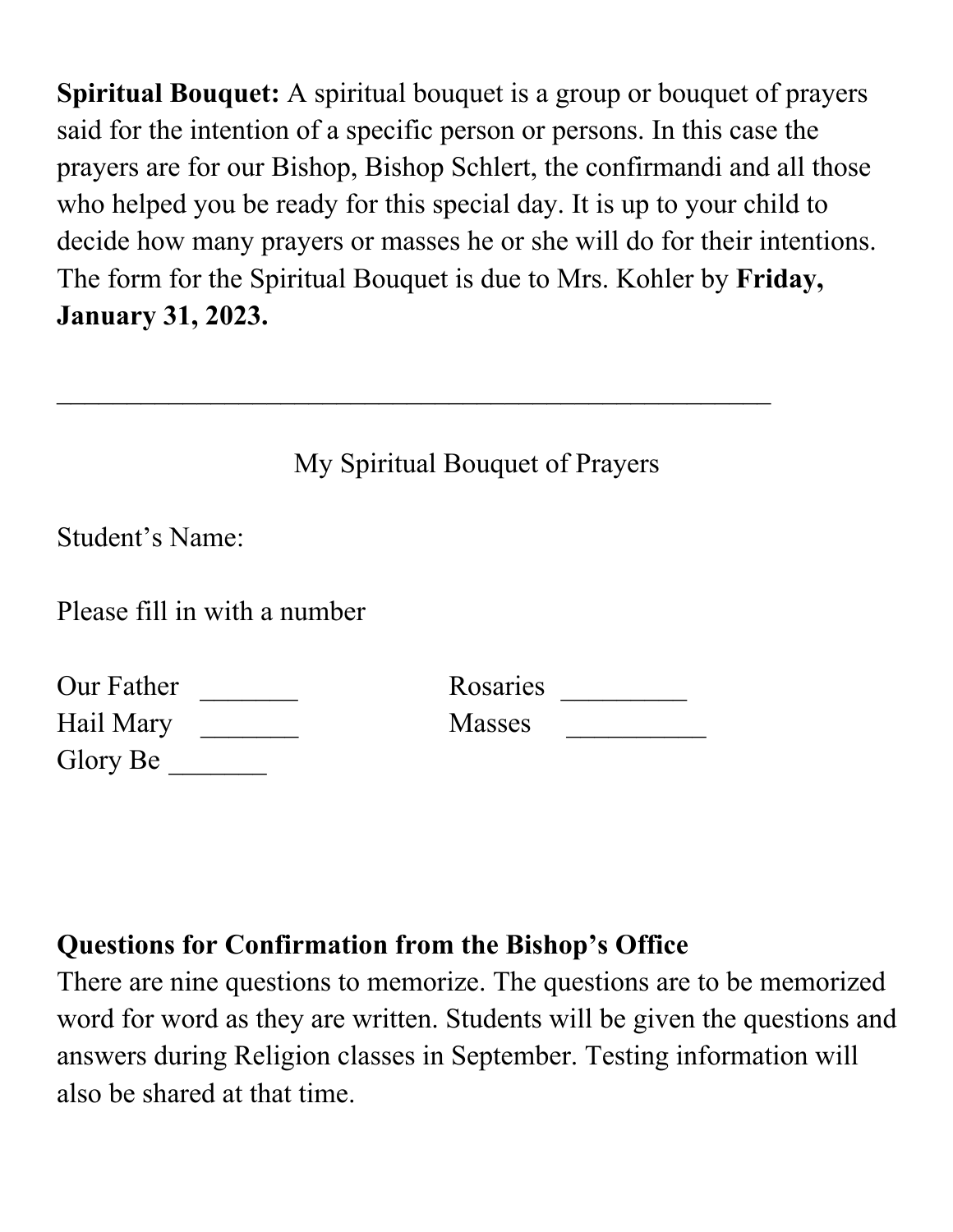

#### C**onfirmation Service Hours**

Service of others in need is not an option for a Christian. It is an essential part of who we are. As adult followers of Jesus Christ, we are called to serve others in a church that is characterized by service, to be servants in a Servant Church. A Christian who asks to be confirmed in the faith accepts the responsibility to learn how to constantly grow in their role as servant.

We learn to serve by serving. It takes practice and experience to be a good Christian servant. In our preparations to receive the Sacrament of Confirmation, we learn to serve others in need through sharing our skills and talents to meet the needs of our parish, our neighborhood and our community.

Service time is divided into three parts: Service to the Parish, Spiritual Works of Mercy and Corporal Works of Mercy. Each student must complete a total of **10 hours from the categories listed below.** 

**Parish Activities:** *Acts of Love in our parish helps our parish to grow. By working together as a community, we are strengthening our faith life and the faith life of those around us.* This would be done at Our Lady of Perpetual Help parish or the parish where your family is registered.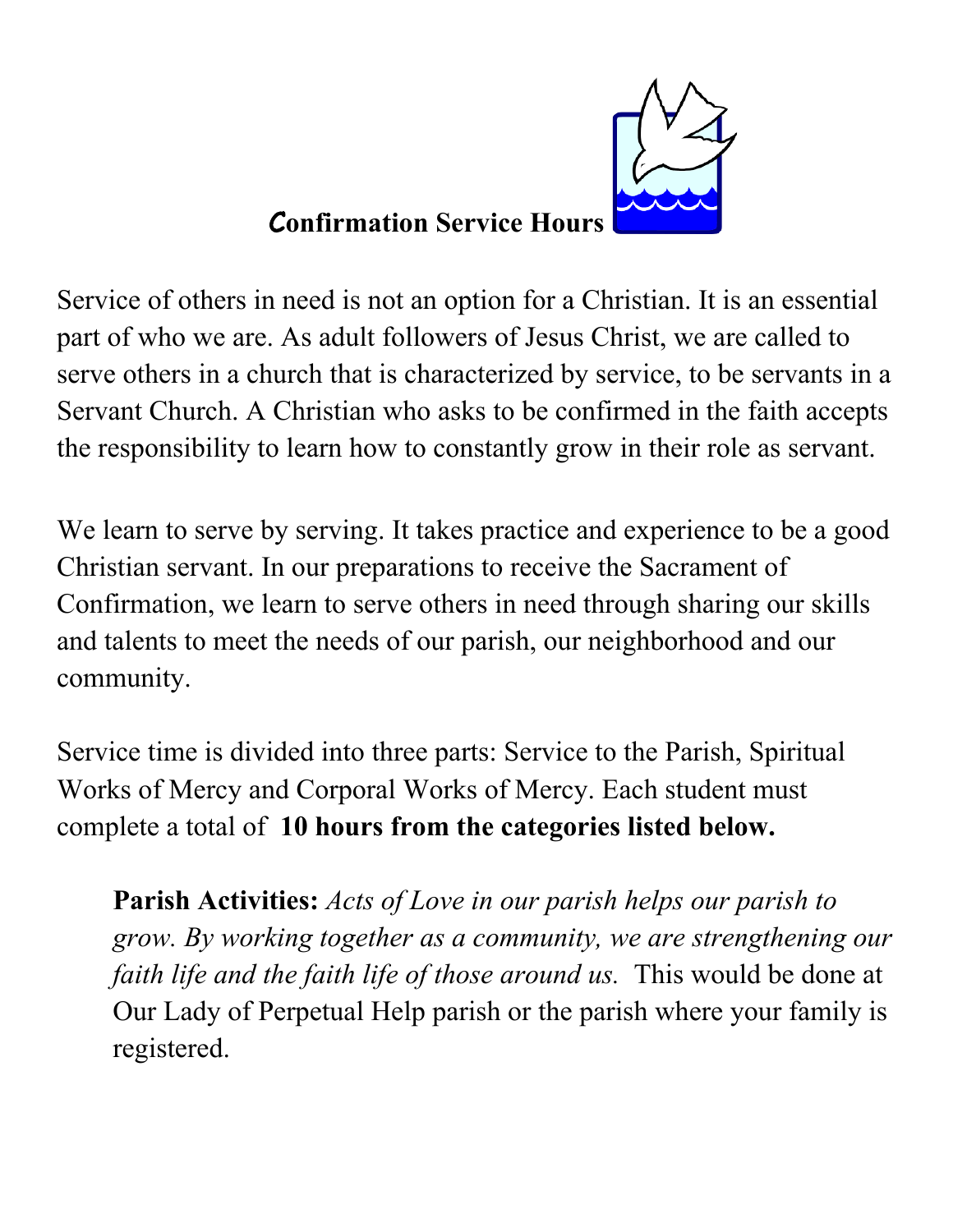### **Activities may include:**

- Choir
- Altar Serving
- Junior Greeter
- Junior Usher
- Other parish activities approved by Father Marty or Mrs. Kohler

**Spiritual Work of Mercy:** *Acts of Love toward our neighbor to help in the needs of his/her soul.* 

#### **Activities may include:**

- Daily prayer for peace in the world, the sick, the poor and all those in need of prayer
- Help with Vacation Bible School over the summer
- Help with Religious Education Classes as a student aide for the 2022-2023 school year
- Help a neighbor, friend or family member who is sorrowful and do something to comfort them
- Send thinking of you or praying for you cards to a nursing home or hospital

**Corporal Work of Mercy:** *Acts of Love which comes from the heart to help your neighbor in his bodily needs.* 

### *Activities may include:*

- Collect items from your neighbors and give to a local food bank
- Helping at a soup kitchen
- Collect gently used clothing, toys and take them to the Salvation Army or another organization.
- Collect for the Missions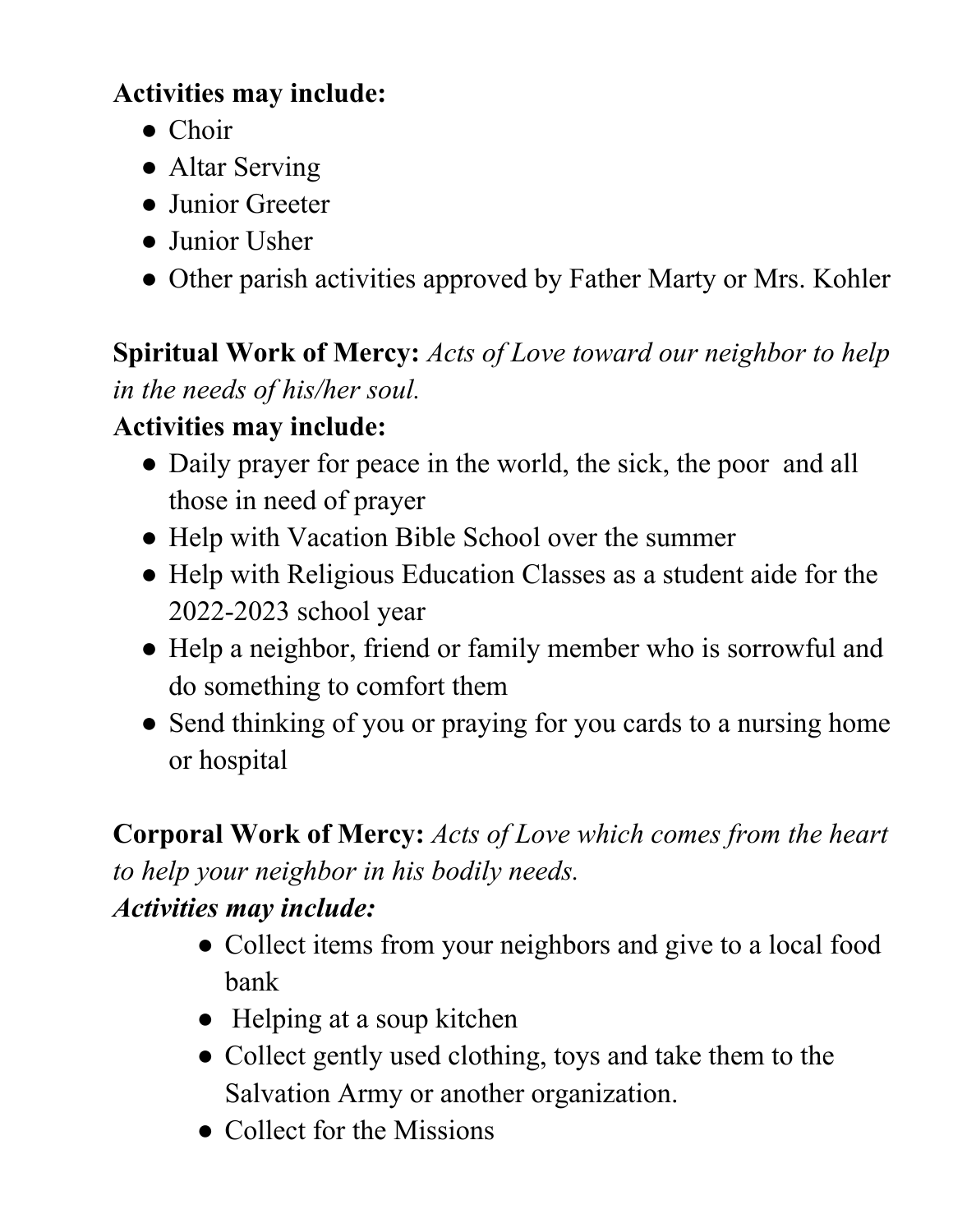- Spend time with a sick person by visiting a nursing home or a neighbor who cannot leave their home.
- Choir, Glee Club or another service in your school that goes out to perform in the community for those less fortunate
- Tutor a classmate or younger student.

*Please keep track of your service hours using the chart. Also, keep a copy for your own records and return one copy to Mrs. Kohler by January 30th, 2023. Service time can be from January 1, 2022- January 30, 2023. Any questions contact Mrs. Kohler. Any other information leading up to Confirmation will be sent home closer to the date.*

> *Blessings, Mrs. Maureen Kohler Director of Religious Education* maureen.kohler@my-olph.org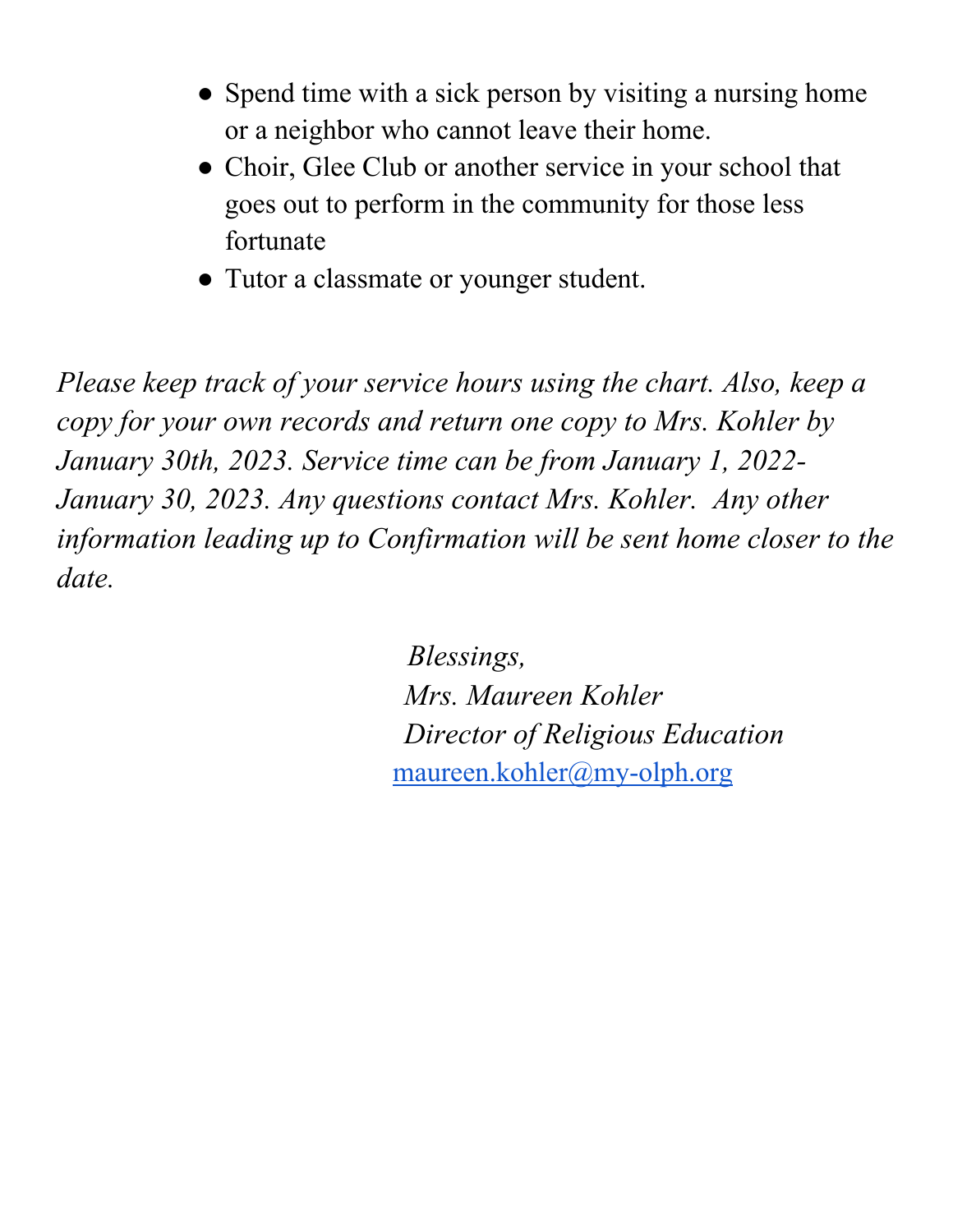

# **CONFIRMATION SERVICE HOURS Student's Name: \_\_\_\_\_\_\_\_\_\_\_\_\_\_\_\_\_\_\_\_\_\_\_\_\_\_\_**

**Minimum of 10 hours needed. Due by January 30, 2023** 

| <b>SERVICE ACTIVITY</b> | <b>DATES/# HOURS</b> | <b>ACTIVITY LEADER'S SIGNATURE</b> |  |
|-------------------------|----------------------|------------------------------------|--|
|                         |                      |                                    |  |
|                         |                      |                                    |  |
|                         |                      |                                    |  |
|                         |                      |                                    |  |
|                         |                      |                                    |  |
|                         |                      |                                    |  |
|                         |                      |                                    |  |
|                         |                      |                                    |  |
|                         |                      |                                    |  |
|                         |                      |                                    |  |
|                         |                      |                                    |  |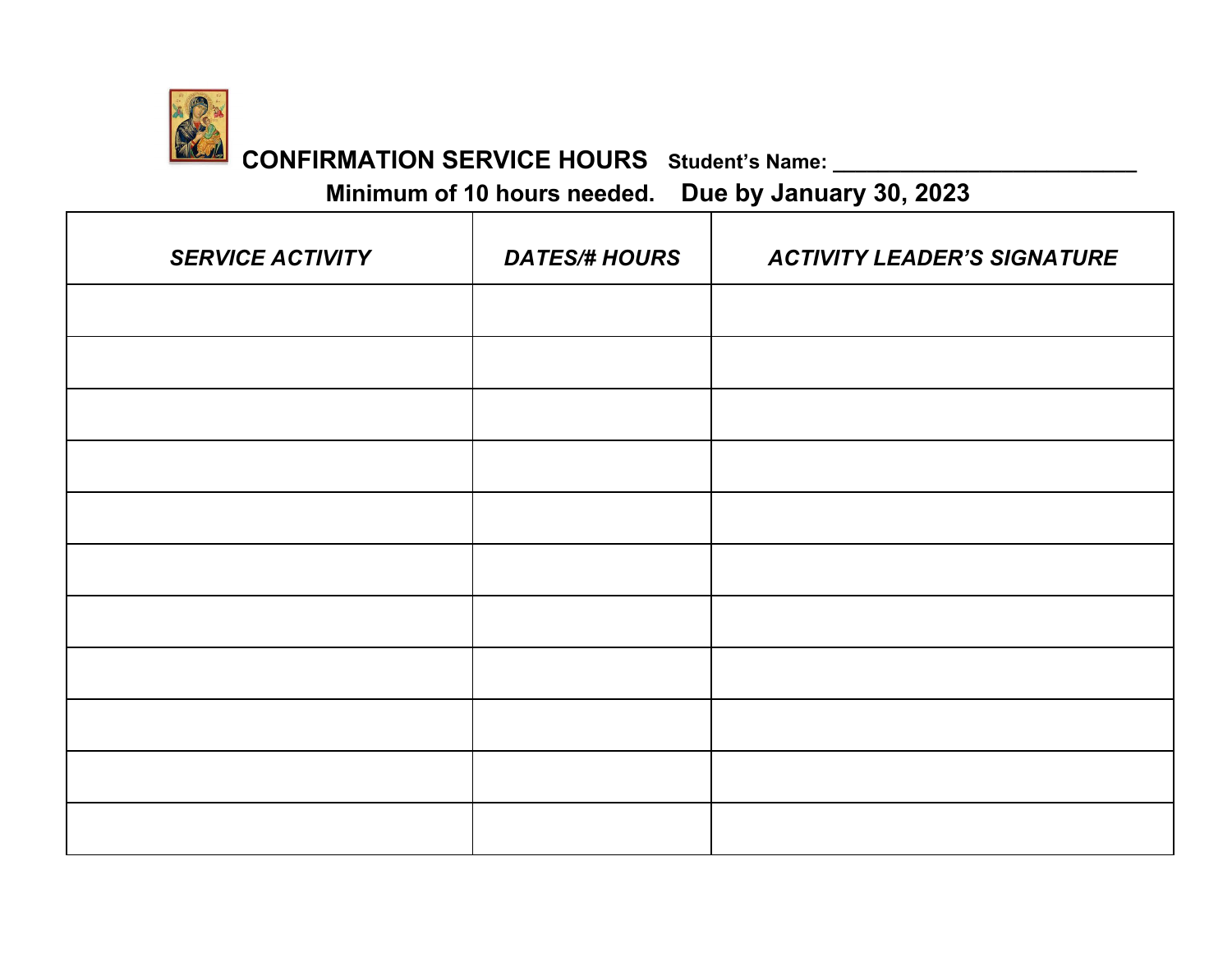| the contract of the contract of the contract of the contract of the contract of the contract of the contract of        |                                                                                                                        |
|------------------------------------------------------------------------------------------------------------------------|------------------------------------------------------------------------------------------------------------------------|
|                                                                                                                        |                                                                                                                        |
|                                                                                                                        |                                                                                                                        |
|                                                                                                                        |                                                                                                                        |
|                                                                                                                        |                                                                                                                        |
|                                                                                                                        |                                                                                                                        |
|                                                                                                                        |                                                                                                                        |
| <u> La componente de la componente de la componente de la componente de la componente de la componente de la compo</u> | <u> La componente de la componente de la componente de la componente de la componente de la componente de la compo</u> |

#### **Sacramental Profile Sheet: Confirmation**

|  | State: Zip code: |  |
|--|------------------|--|
|  |                  |  |
|  |                  |  |
|  |                  |  |
|  |                  |  |
|  |                  |  |
|  |                  |  |
|  |                  |  |
|  |                  |  |
|  |                  |  |